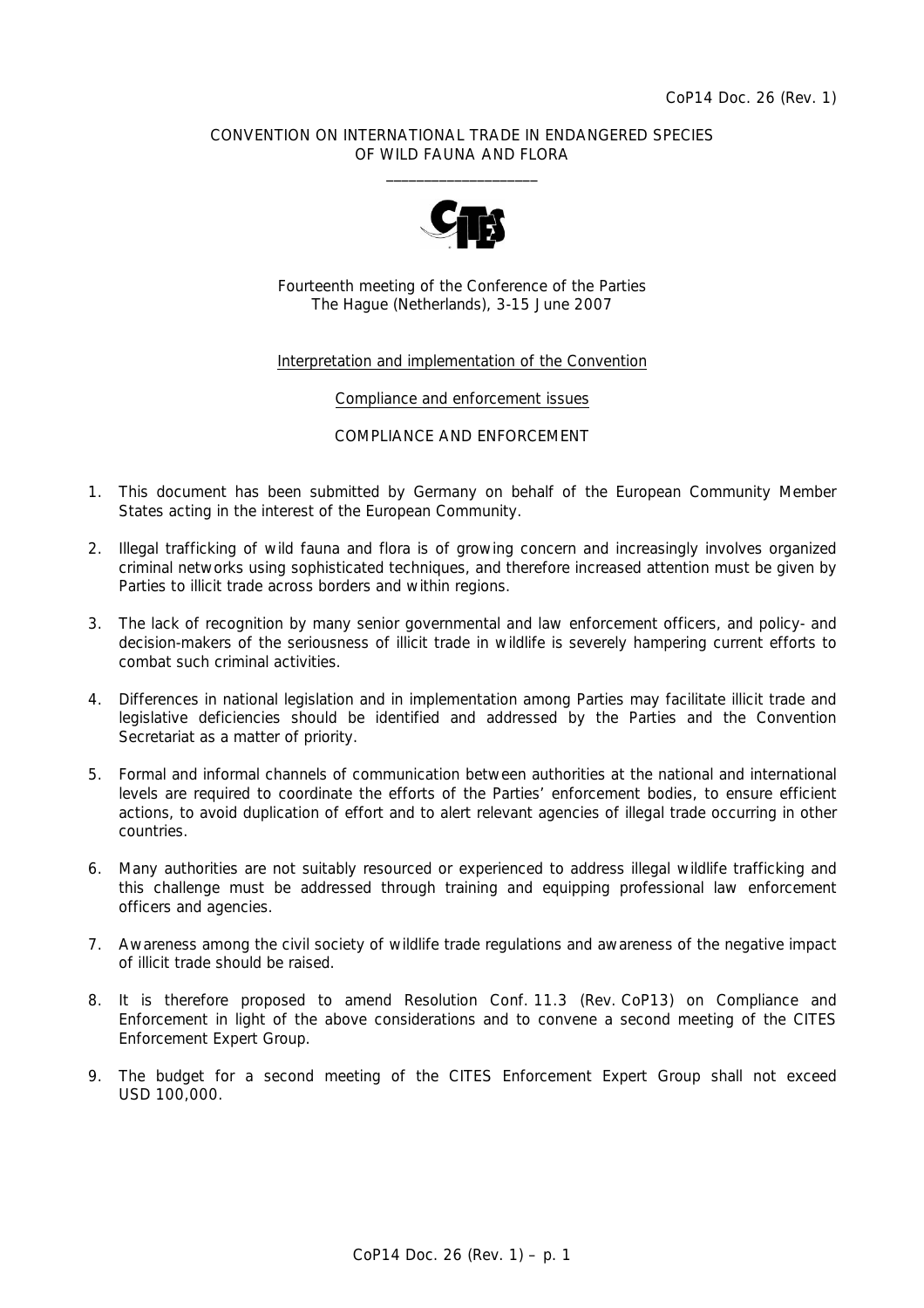## COMMENTS FROM THE SECRETARIAT

- A. The Secretariat notes that whilst the present document makes a number of suggested amendments to Resolution Conf. 11.3 (Rev. CoP13), particular emphasis is placed upon the development of action plans. The Secretariat, in document CoP14 Doc. 7.3, has already suggested that the CITES Enforcement Expert Group be re-convened and it believes the subject of such plans could be added as an issue for the group to consider and make recommendations upon.
- B. The Secretariat believes it is important, however, to recognize that the Group has only been convened once in the past and that its role then was advisory in nature. It appears from the document that it is now to perhaps become a semi-permanent review body, with a remit to monitor Party-specific compliance. The Secretariat does not believe that this would be appropriate and is aware that the members of the first such Group deliberately avoided any discussion of compliance matters. The Secretariat believes that the strength of a CITES Enforcement Expert Group lies in its potential to convene on an *ad hoc* basis to consider and report upon specific issues.
- C. The Secretariat also remains of the view, as expressed in documents SC54 Doc. 38 and CoP14 Doc. 25, that the formulation of action plans by Parties should not be mandatory.
- D. In its Costed programme of work for the Secretariat for the triennium 2009-2011 [document CoP14 Doc. 7.3 (Rev. 1)], the Secretariat has already identified the need for USD 40,000 of non-staff costs for a meeting of the CITES Enforcement Expert Group. This figure was based upon very limited support from the Secretariat and a meeting being conducted in English only. Should any changes be suggested to the format of such a meeting, the budget might need to be increased.
- E. With regard to other suggested changes in the text of Resolution Conf. 11.3 (Rev. CoP13), the Secretariat believes some of the wording is unclear. It also questions whether some of the text, especially that referring to the development or amendment of legislation, is relevant for a Resolution relating to compliance and enforcement and whether it might not more appropriately be incorporated into the CITES National Legislation Project. Alternatively, or additionally, consideration could be given to amending Resolution Conf. 8.4 (National laws for implementation of the Convention). The Secretariat would readily work with Germany to refine the suggested amendments to Resolution Conf. 11.3 (Rev. CoP13). In the meantime, it offers the following alternative text to facilitate addressing the subject of action plans.

# DRAFT DECISIONS OF THE CONFERENCE OF THE PARTIES

# Regarding national and regional action plans

# *Directed to the Secretariat*

- 14.XX The Secretariat should:
	- a) convene a meeting of a CITES Enforcement Expert Group to:
		- i) assess progress in implementing the recommendations made by the Group at its meeting in Shepherdstown in 2004;
		- ii) assess available information relating to the national action plans recommended in Resolution Conf. 11.3 (Rev. CoP13); and
		- iii) produce draft guidance relating to national and regional action plans.
	- b) if necessary, seek external funds to enable a meeting of the Group;
	- c) publish the outcomes of the meeting, including any recommendations, on the CITES website seeking additional comments; and
	- d) report on this matter at the 58th meeting of the Standing Committee.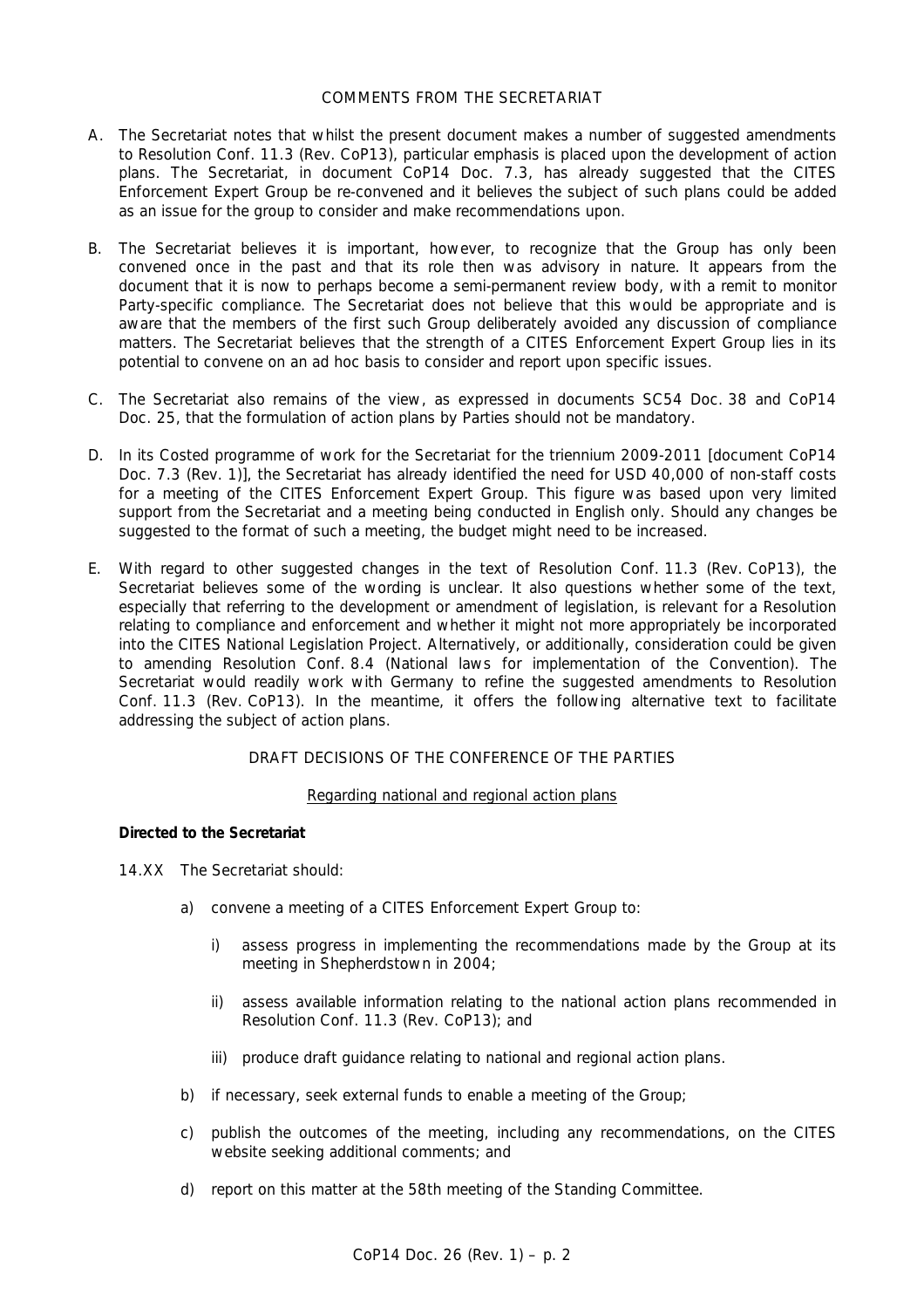### *Directed to the Standing Committee*

 14.XX The Standing Committee should review the Secretariat's report at its 58th meeting and determine whether additional measures are necessary including, if appropriate, directing the Secretariat to prepare a discussion document or proposed amendments to Resolution Conf. 11.3 (Rev. CoP13) for consideration at the 15th meeting of the Conference of the Parties.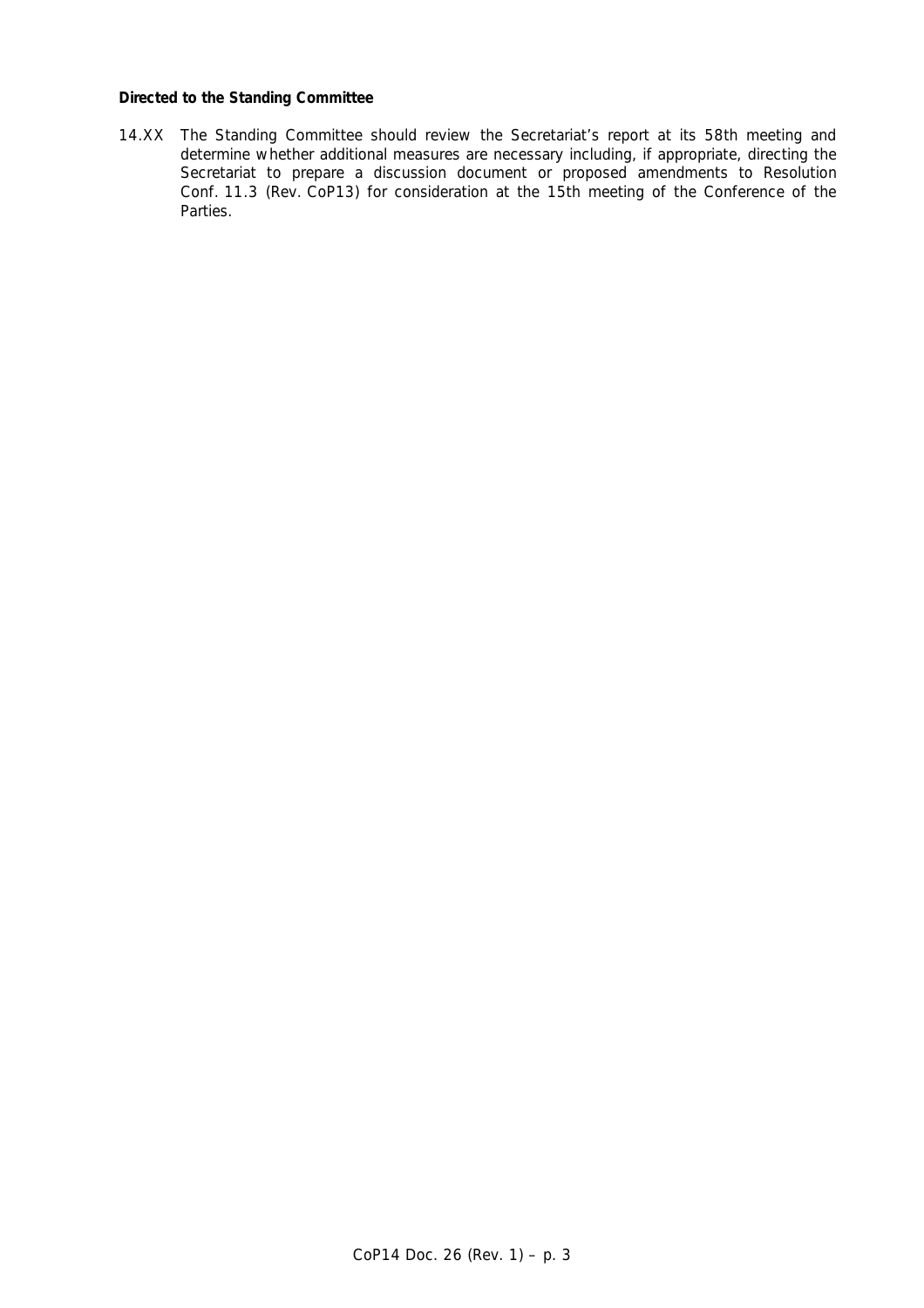# DRAFT RESOLUTION OF THE CONFERENCE OF THE PARTIES

# Revision of Resolution Conf. 11.3 (Rev. CoP13) on Compliance and enforcement

### NB: Text to be deleted is crossed out. Proposed new text is underlined.

RECALLING Resolutions Conf. 6.3 and Conf. 7.5, adopted by the Conference of the Parties at its sixth and seventh meetings (Ottawa, 1987; Lausanne, 1989), Resolution Conf. 2.6 (Rev.), adopted at its second meeting (San José, 1979) and amended at its ninth meeting (Fort Lauderdale, 1994), Resolution Conf. 3.9 (Rev.), adopted at its third meeting (New Delhi, 1981) and amended at its ninth meeting, Resolution Conf. 6.4 (Rev.), adopted at its sixth meeting and amended at its ninth meeting, and Resolution Conf. 9.8 (Rev.), adopted at its ninth meeting and amended at its 10th meeting (Harare, 1997);

RECOGNIZING the concerns expressed by various Parties that trade in plants and animals listed in Appendices II and III of the Convention may be detrimental to the survival of some species;

AWARE that, in the past, several cases of violation of the Convention have occurred because of inadequate or insufficient implementation by Management Authorities in both exporting and importing countries regarding surveillance, issuance of documentation and control of compliance with the provisions regulating trade in live and dead animal and plants, and their parts and derivatives;

CONSIDERING that it is of utmost moral, biological, ecological and economic interest for all Parties to the Convention that such violations not re-occur and that the mechanisms established for the Convention to this end are fully implemented, so as to ensure their normal and efficient functioning to control trade in, and afford effective protection to, endangered animal and plant species;

AWARE that there is considerable variability among Parties in their capacity to implement and enforce the provisions of the Convention;

RECOGNIZING that the developing countries, because of their special socio-economic, political, cultural and geographic circumstances have major difficulties in meeting appropriate control requirements, even though this does not exempt them from observing the highest possible degree of effectiveness;

RECOGNIZING the extreme difficulties that all producer countries are facing in implementing their own CITES controls, and that such difficulties exacerbate enforcement problems in other Parties, while there are still consumer countries that continue allowing illegal imports as a result of a lack of adequate CITES control;

RECOGNIZING that illegal exports from producing countries of specimens of species included in the Appendices cause serious damage to the valuable resources of wildlife, and reduce the effectiveness of their management programmes;

ATTENTIVE to the fact that the reservations made by importing countries allow loopholes through which specimens illegally acquired in the countries of origin can find legal markets without any control whatsoever;

OBSERVING that some importing countries that maintain reservations refuse to take into consideration the recommendations of the Conference of the Parties in Resolution Conf. 4.25, adopted at its fourth meeting (Gaborone, 1983), weakening in that way the conservation policies of producing countries that wish to protect their wildlife resources;

RECOGNIZING that illegal trafficking in wild fauna and flora continues to be a major concern;

CONSIDERING that the countries that import these illegally obtained resources are directly responsible for encouraging illegal trade world-wide, and in this way the natural heritage of producing countries is damaged;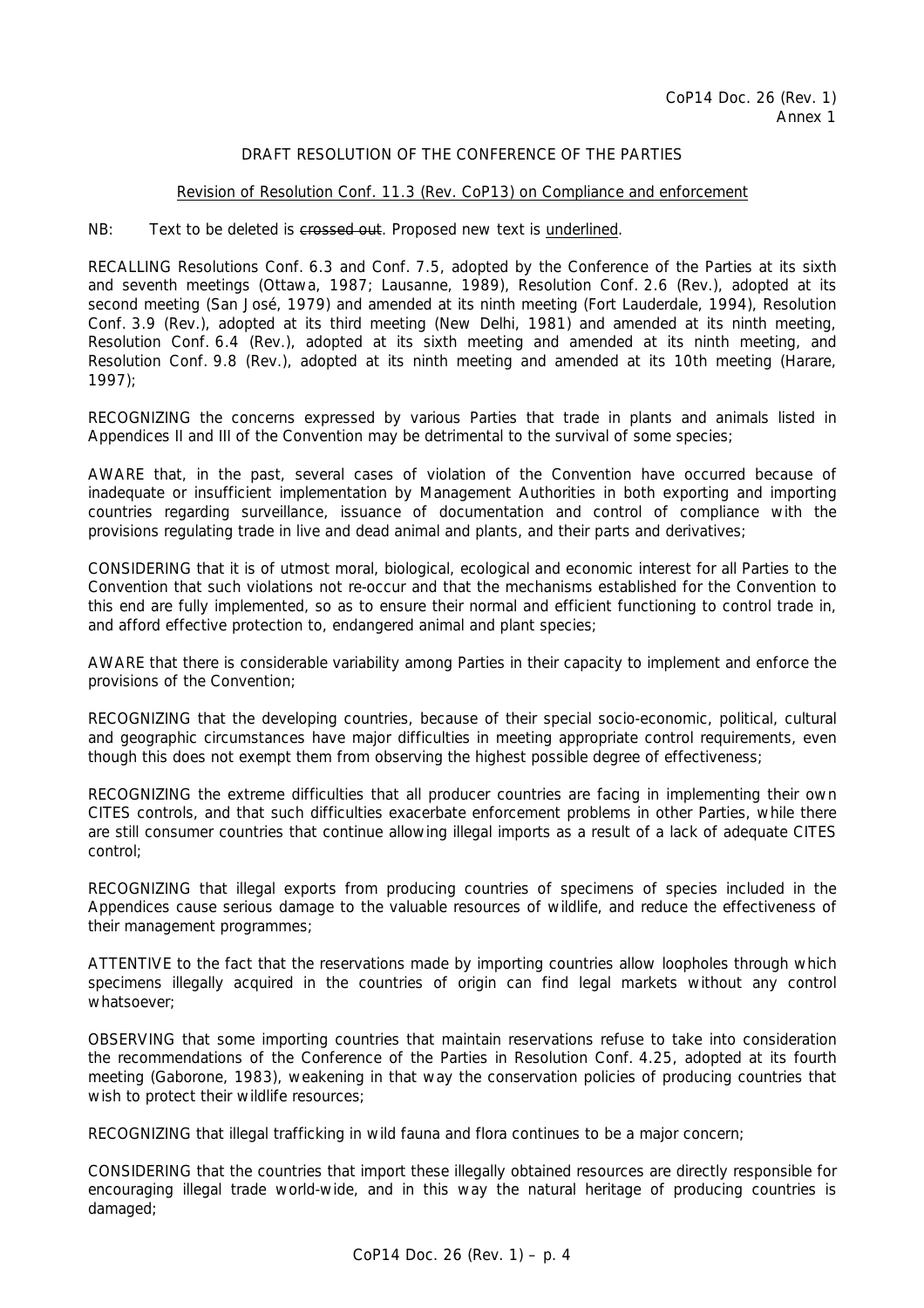CONSIDERING that it is essential for the success of the Convention that all Parties implement and comply effectively with all the regulations established by the Convention;

CONVINCED that enforcement of the Convention must be a constant concern of the Parties at the highest level if they are to succeed in fulfilling the objectives of the Convention;

CONVINCED of the need to strengthen enforcement of the Convention to address serious problems caused by the illegal trafficking of wild fauna and flora, and that the available resources for enforcement are negligible when compared to the profits gained from such trafficking;

RECALLING that Article VIII, paragraph 1, of the Convention provides that the Parties shall take appropriate measures to enforce the provisions of the Convention and to prohibit trade in specimens in violation thereof, and that these shall include measures to provide for the confiscation or return to the States of export of specimens illegally traded;

RECOGNIZING that the Preamble of the Convention states that international cooperation is essential for the protection of certain species of wild fauna and flora against over-exploitation through international trade;

AFFIRMING the obligation of Parties to collaborate closely in the application of the Convention, through expeditious exchange of information on cases and situations related to wildlife trade suspected to be fraudulent, so as to enable other Parties concerned to apply legal sanctions;

WELCOMING the adoption of a resolution on law enforcement cooperation at the Asian regional meeting in Israel in March 1994;

WELCOMING the Beijing Statement on the Control of Wildlife Trade in the Asian Region, made at a workshop on the subject in Beijing in October 1995, which stated that efforts would be made to create a mechanism for cooperation in law enforcement in the Asian region;

RECOGNIZING the contribution to enhancing enforcement of CITES made by the Lusaka Agreement on Cooperative Enforcement Operations Directed at Illegal Trade in Wild Fauna and Flora;

AWARE of the need for improved cooperation and coordination among CITES authorities and wildlife-law enforcement agencies at the national, regional and international levels;

NOTING the conclusions and recommendations of the CITES Enforcement Expert Group at its meeting in Shepherdstown (United States of America) in February 2004;

CONSIDERING that Article XIII does not specify a time-limit for a Party to respond to a request for information from the Secretariat, and that such a deadline is necessary in order that the absence of response not be interpreted as a refusal to respond;

CONSIDERING that the use of certain terms to designate the parts and derivatives of wildlife may give rise to certain offences;

RECOGNIZING the important role the Secretariat can play in the enforcement process, and the means provided by Article XIII of the Convention;

CONSCIOUS of the Secretariat's role in promoting enforcement of the Convention, as provided by Article XIII, and of the measures that the Secretariat has taken with the International Criminal Police Organization (ICPO-Interpol) and the World Customs Organization to facilitate the exchange of information between enforcement bodies and for training purposes;

AWARE that, with the limited funding available, Parties and the Secretariat should make the maximum use of existing inter-governmental enforcement mechanisms and resources;

AGREEING on the need for additional measures to reduce further the illegal trade in species covered by the Convention;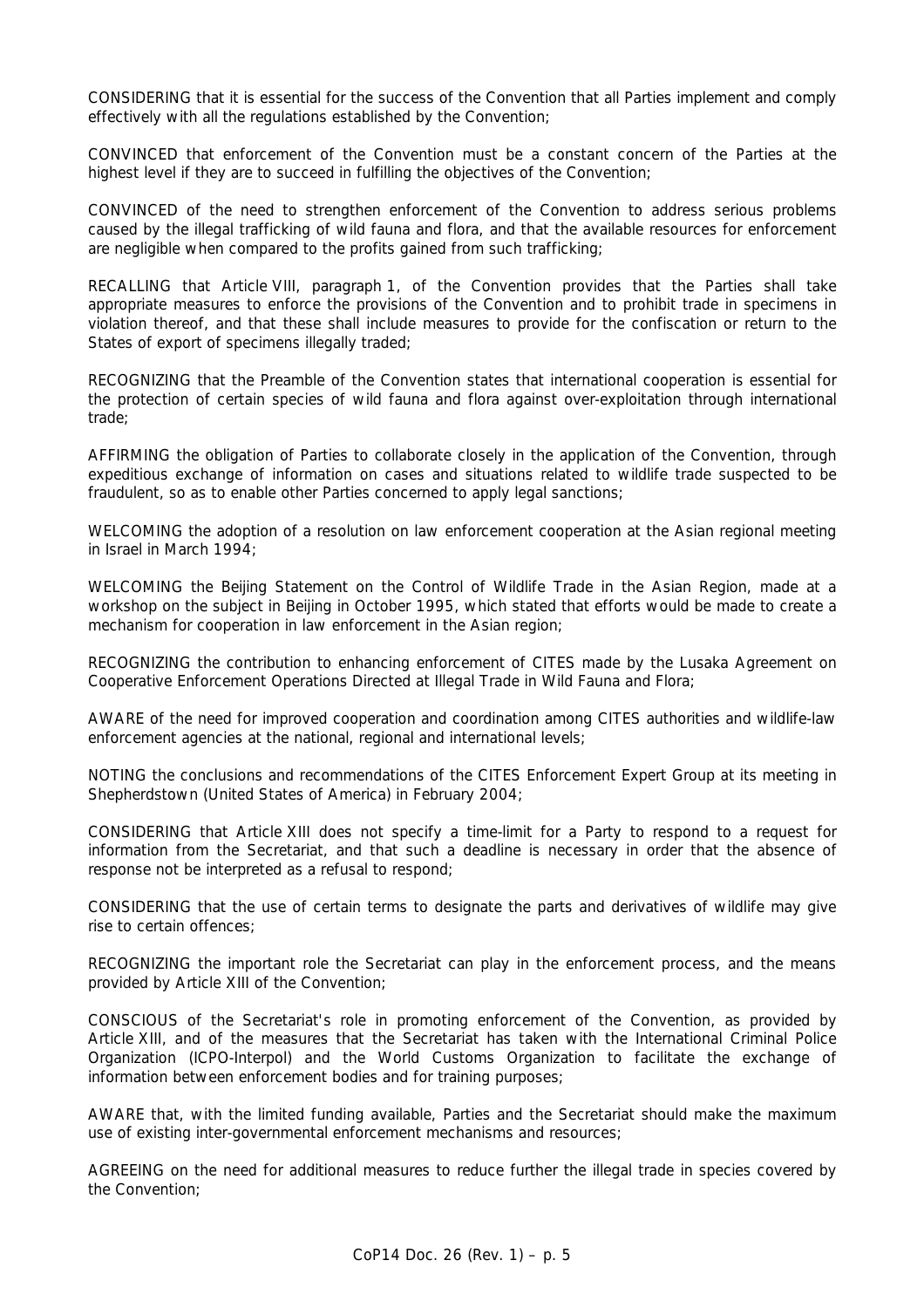ACKNOWLEDGING that, owing to such high levels of trade in wildlife, it is incumbent upon consumer nations together with producer countries to ensure that trade is legal and sustainable and that measures adopted and implemented by Parties support conservation in producer countries;

RECOGNIZING that illegal trade in specimens of species included in the Appendices of the Convention can cause serious damage to wildlife resources, reduce the effectiveness of wildlife management programmes, undermine legal trade and threatens sustainable development particularly in the developing economies of many producing countries;

# THE CONFERENCE OF THE PARTIES TO THE CONVENTION

# *Regarding compliance, control and cooperation*

URGES all Parties to strengthen, as soon as possible, the controls on trade in wildlife in the territories under their jurisdiction, and in particular controls on shipments from producing countries, including neighbouring countries, and to strictly verify the documents originating from such countries with the respective Management Authorities; and

# RECOMMENDS that:

- a) all Parties:
	- i) recognize the seriousness of illegal trade in wild fauna and flora and identify it as a matter of high priority for their national law enforcement agencies;
	- ii) consider formulating national and regional action plans, incorporating timetables, targets and provisions for funding, designed to enhance enforcement of CITES, achieve compliance with its provisions, and support wildlife-law enforcement agencies;
	- iii) provide officials who have wildlife-law enforcement responsibilities with equivalent training, status and authority to those of their counterparts in Customs and police;
	- iv) ensure strict compliance and control in respect of all mechanisms and provisions of the Convention relating to the regulation of trade in animal and plant species listed in Appendix II, and of all provisions ensuring protection against illegal traffic for the species included in the Appendices;
	- v) in case of violation of the above-mentioned provisions, immediately take appropriate measures pursuant to Article VIII, paragraph 1, of the Convention in order to penalize such violation and to take appropriate remedial action; and
	- vi) inform each other of all circumstances and facts likely to be relevant to illegal traffic and also of control measures, with the aim of eradicating such traffic;
- b) Parties which have low sanctions in their national legislation and Parties where sanctions imposed are significantly lower than existing laws provide for, take steps to ensure that sufficiently high penalties are legislated and encourage their implementation to act as a deterrent against wildlife trade crime;
- bc) importing Parties in particular not accept under any circumstances or pretext, export or re-export documents issued by any authority, irrespective of its hierarchical level, other than the Management Authority officially designated as competent by the exporting or re-exporting Party and duly notified to the Secretariat; and
- cd) if an importing country has reason to believe that specimens of an Appendix-II or -III species are traded in contravention of the laws of any country involved in the transaction, it:
	- i) immediately inform the country whose laws were thought to have been violated and, to the extent possible, provide that country with copies of all documentation relating to the transaction; and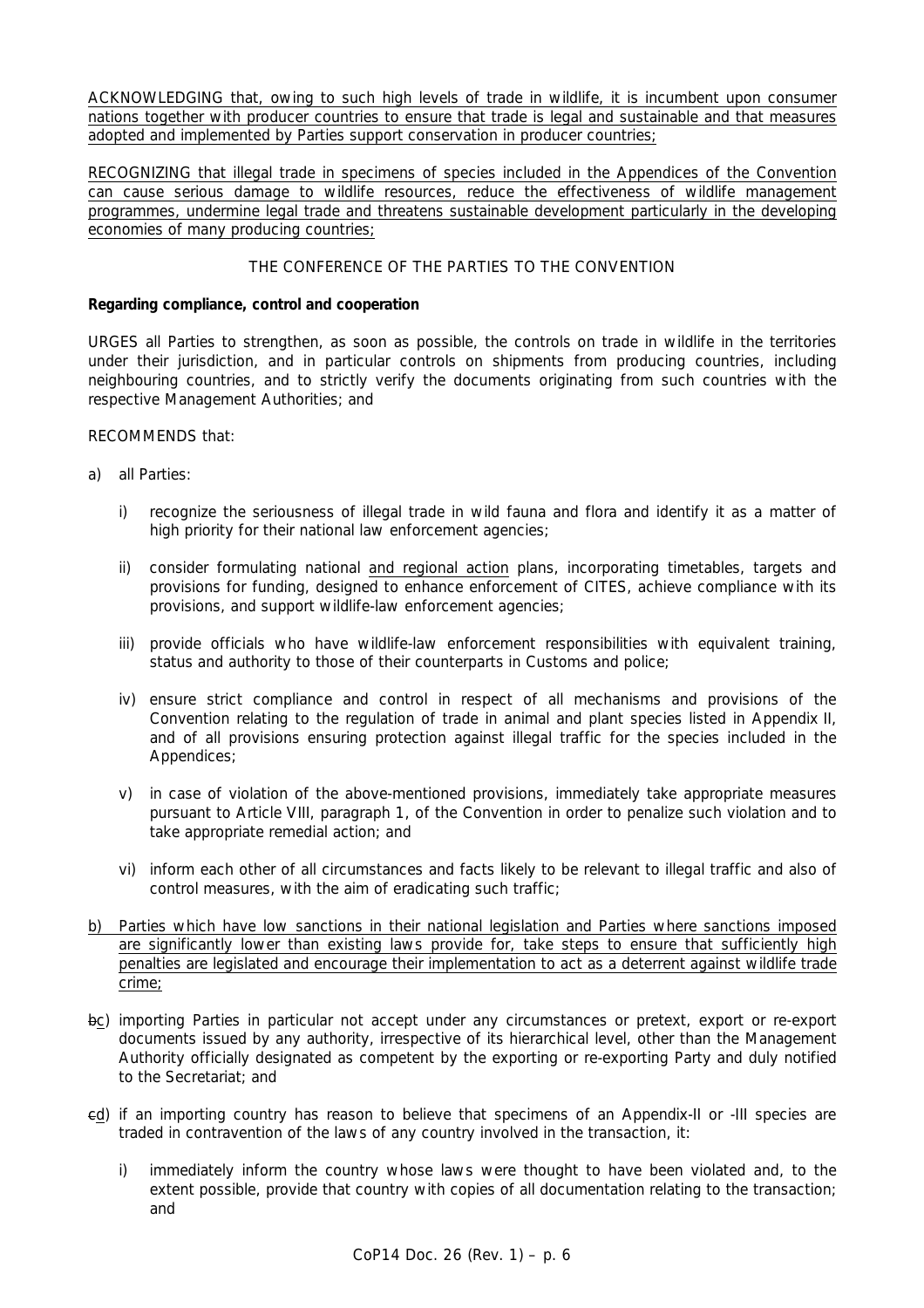ii) where possible, apply stricter domestic measures to that transaction as provided for in Article XIV of the Convention;

# *Regarding names used for parts and derivatives on permits and certificates*

RECOMMENDS that:

- a) when issuing permits and certificates, Parties use a standardized nomenclature for the names of parts and derivatives, established by the Secretariat; and
- b) the Secretariat establish a draft nomenclature and submit it to the Parties, who will have 60 days in which to present their observations; that the Secretariat then establish the definitive nomenclature; and that the same procedure be applied to modify the nomenclature;

# *Regarding application of Article XIII*

RECOMMENDS that:

- a) when, in application of Article XIII, the Secretariat requests information on an alleged infraction, Parties reply within a time-limit of one month or, if this is impossible, acknowledge within the month and indicate a date, even an approximate one, by which they consider it will be possible to provide the information requested;
- b) when, within a one year time-limit, the information requested has not been provided, Parties provide the Secretariat with justification of the reasons for which they have not been able to respond;
- c) if major problems with implementation of the Convention by particular Parties are brought to the attention of the Secretariat, the Secretariat work together with the Party concerned to try to solve the problem and offer advice or technical assistance as required;
- d) if it does not appear a solution can be readily achieved, the Secretariat bring the matter to the attention of the Standing Committee, which may pursue the matter in direct contact with the Party concerned with a view to helping to find a solution; and
- e) the Secretariat keep the Parties informed as fully as possible, through Notifications, of such implementation problems and of actions taken to solve them, and include such problems in its report of alleged infractions;

#### *Regarding enforcement activities of the Secretariat*

URGES the Parties, intergovernmental and non-governmental organizations to provide additional financial support for the enforcement of the Convention, by providing funds for the enforcement assistance work of the Secretariat;

DIRECTS the Secretariat to utilize such funds towards the following priorities:

- a) the appointment of additional officers to the Secretariat to work on enforcement-related matters;
- b) assistance in the development and implementation of regional law-enforcement agreements; and
- c) training and technical assistance to the Parties;

URGES the Parties to offer secondment of enforcement officers to assist the Secretariat in addressing law-enforcement issues; and

DIRECTS the Secretariat to pursue closer international liaison between the Convention's institutions, national enforcement agencies, and existing intergovernmental bodies, particularly the World Customs Organization and ICPO-Interpol;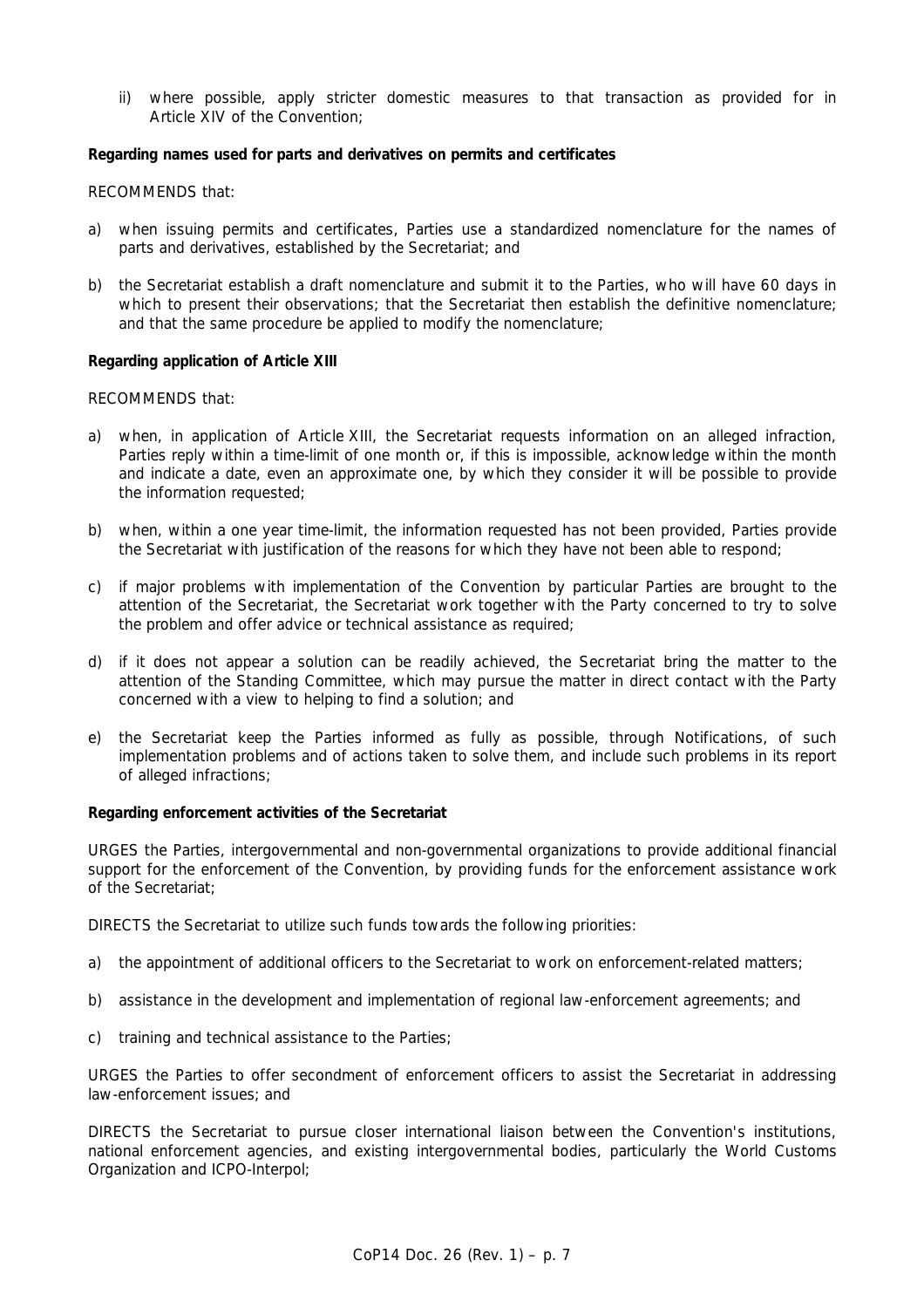# *Regarding communication of information and coordination*

RECOMMENDS that:

- a) Management Authorities coordinate with governmental agencies responsible for enforcement of CITES, including Customs and Police, and, where appropriate, sectoral NGOs, by arranging training activities and joint meetings, and facilitating the exchange of information through, for example, the establishment of inter-agency committees at national level;
- b) Parties establish inter-agency committees at the national level, bringing together Management Authorities and governmental agencies responsible for the enforcement of CITES, including Customs and the police;
- bc) Parties, as a matter of urgency, inform the Secretariat of contact details of their relevant national law-enforcement agencies responsible for investigating illegal trafficking in wild fauna and flora;
- cd) Parties, when informed by the Secretariat of the fraudulent use of documents issued by them, carry out an inquiry to identify the instigators of the crime, calling on ICPO-Interpol where necessary;
- de) when presented with a false document, Parties do everything in their power to determine where the specimens are and where the false document originated and inform the Secretariat and other Parties involved where appropriate;
- ef) Parties work together within their regions to develop appropriate mechanisms for cooperation and coordination between wildlife-law enforcement agencies at the regional level;
- fg) the Secretariat, in consultation with the Standing Committee, establish *ad hoc* CITES enforcement task forces as needed focusing initially on species included in Appendix I;
- gh) Parties that have not already done so consider nominating officials from relevant national enforcement and prosecuting agencies to participate in the Interpol Wildlife Crime Working Group;
- hi) Parties provide to the Secretariat detailed information on significant cases of illegal trade; and
- ij) Parties inform the Secretariat, when possible, about convicted illegal traders and persistent offenders; and

DIRECTS the Secretariat to communicate such information quickly to the Parties; and

#### *Regarding additional actions to promote enforcement*

RECOMMENDS further that the Parties:

- a) take the necessary measures to develop a comprehensive strategy for border controls, audits and investigations, by:
	- i) taking into account the different procedures for Customs clearance of goods and Customs procedures such as transit, temporary admission, warehouse storage, etc.;
	- ii) ensuring that officers in charge of control are aware of and trained in CITES matters regarding, for example, CITES requirements, identification of specimens and the handling of live animals;
	- iii) implementing document control in order to ensure the authenticity and validity of CITES permits and certificates, especially, if necessary, by requesting the Secretariat to confirm their validity;
	- iv) conducting physical examinations of goods, based on a policy of risk assessment and targeting;
	- v) increasing the quality of controls at the time of export and re-export; and
	- vi) providing the necessary resources in order to achieve these objectives;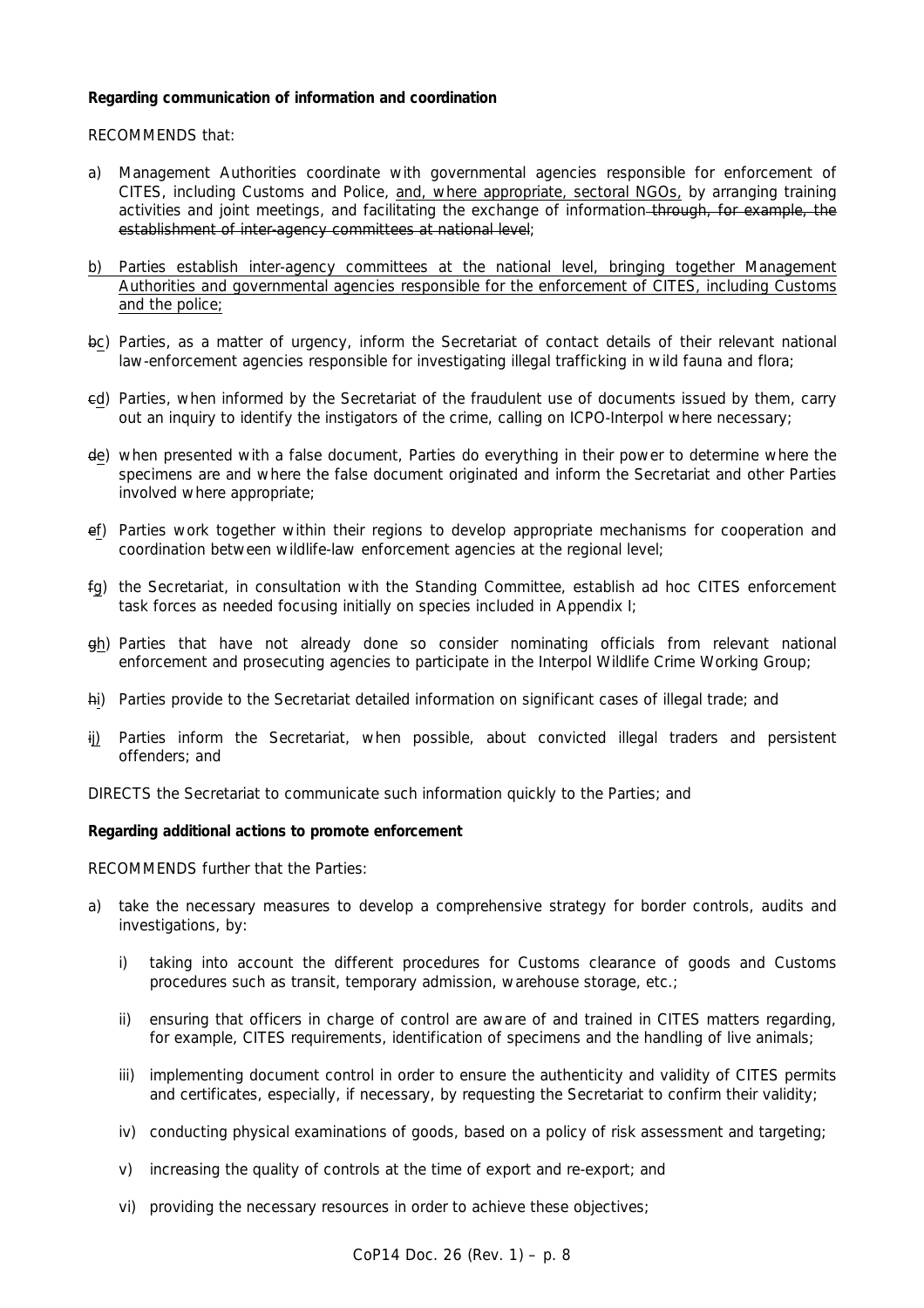- b) promote incentives to secure the support and cooperation of local and rural communities in managing wildlife resources and thereby combating illegal trade;
- c) where appropriate, evaluate and utilize for enforcement purposes, information from nongovernmental sources while maintaining standards of confidentiality; and
- d) consider the formation, at national level, of specialized wildlife-law enforcement units or teams;
- e) explore innovative means of increasing capacity and improving enforcement, for example through the secondment of experienced wildlife trade enforcement staff to assist the exchange of intelligence and expertise at the national and regional levels and to support the Parties' enforcement staff on the ground;
- f) carry out focused national and regional capacity-building activities with particular focus on fostering inter-agency cooperation and improving knowledge of legislation; species identification; risk analysis and investigation of criminal actions; where possible such workshops could be convened in Customs and police facilities; and
- g) whenever appropriate and possible, liaise closely with CITES Management Authorities and law enforcement agencies in consumer, source and transit countries to help detect, deter and prevent illicit trade in wildlife through the exchange of intelligence, technical advice and support;

RECOMMENDS that the Enforcement Expert Group meet, following the Shepherdstown meeting in 2004, at regular intervals to: assess progress in implementing the recommendations of those meetings; provide an assessment of national and regional enforcement action plans for the Standing Committee; and produce draft guidelines on national and regional enforcement action plans to be presented at meetings of the Conference of the Parties;

URGES the Parties, intergovernmental and non-governmental organizations to provide, as a matter of urgency, funds and expertise to enable enforcement-related training or the provision of training materials, focusing on developing countries and countries with economies in transition, preferably on a regional or sub-regional basis, and provide funds to ensure that wildlife-law enforcement personnel in such countries are adequately trained and equipped;

ENCOURAGES [Parties] ministers, directors general of Customs, police commissioners and other relevant policy- and decision-makers to allocate a higher priority to the enforcement of CITES and prosecution of violations of the Convention, via relevant national legislation;

ENCOURAGES States to offer rewards for information on illegal hunting and trafficking of specimens of Appendix-I species leading to the arrest and conviction of the offenders;

URGES ICPO-Interpol to:

- a) appoint a dedicated officer specializing in wildlife crime within the ICPO-Interpol General Secretariat in Lyon, France; and
- b) support the attendance of a representative from the Interpol Wildlife Crime Working Group at meetings of the Conference of the Parties to CITES; and

INSTRUCTS the Secretariat to:

- a) cooperate with the World Customs Organization, ICPO-Interpol and competent national authorities to:
	- i) prepare and distribute appropriate training material; and
	- ii) facilitate the exchange of technical information between the authorities in charge of border controls; and
- b) submit a report on enforcement matters at each Standing Committee meeting and each regular meeting of the Conference of the Parties; and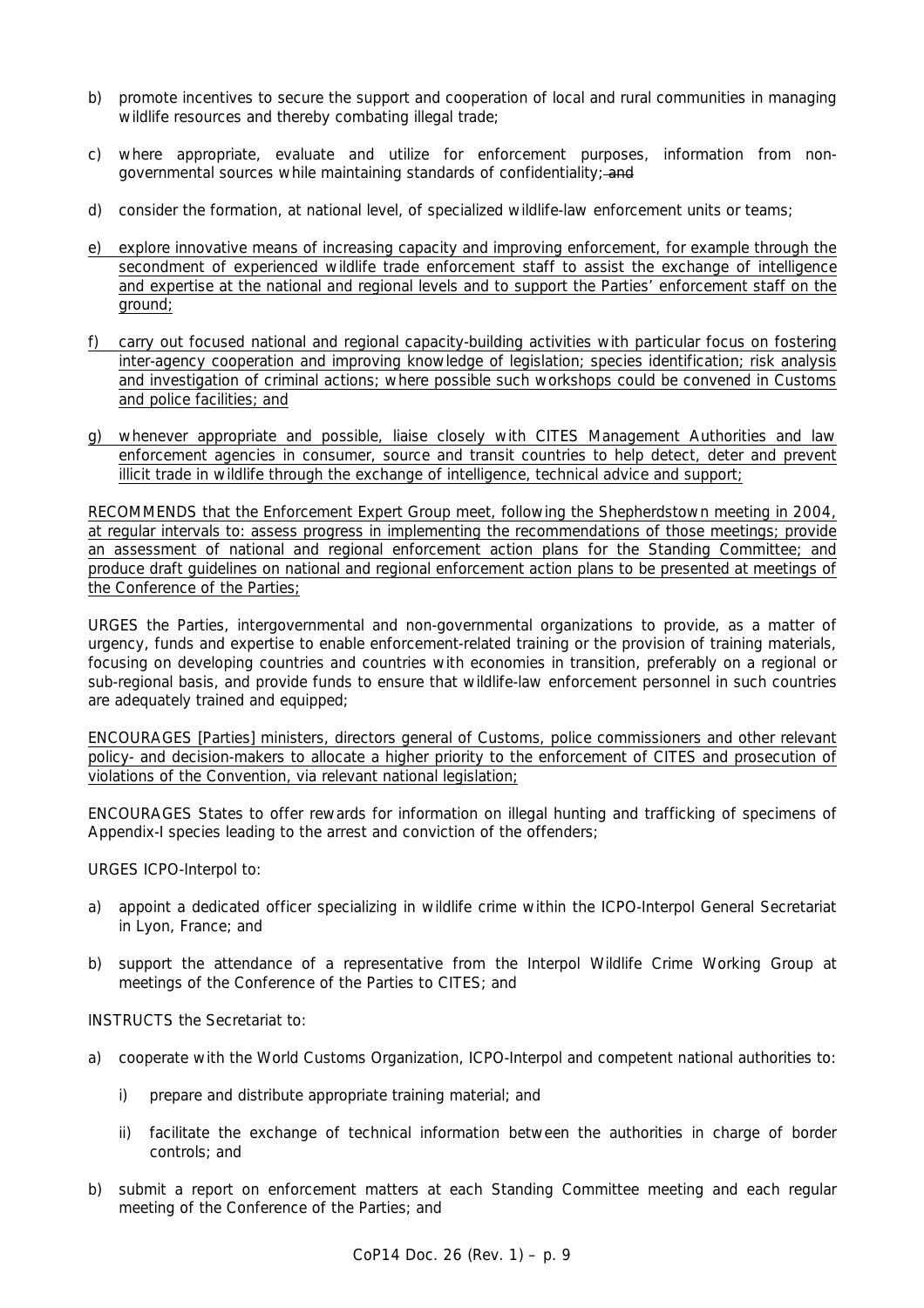REPEALS the Resolutions or parts thereof listed hereunder:

- a) Resolution Conf. 2.6 (Rev.) (San José, 1979, as amended at Fort Lauderdale, 1994) Trade in Appendix-II and -III species – paragraph b) and paragraph under 'REQUESTS';
- b) Resolution Conf. 3.9 (Rev.) (New Delhi, 1981, as amended at Fort Lauderdale, 1994) International compliance control;
- c) Resolution Conf. 6.3 (Ottawa, 1987) Implementation of CITES;
- d) Resolution Conf. 6.4 (Rev.) (Ottawa, 1987, as amended at Fort Lauderdale, 1994) Controls on illegal trade;
- e) Resolution Conf. 7.5 (Lausanne, 1989) Enforcement; and
- f) Resolution Conf. 9.8 (Rev.) (Fort Lauderdale, 1994, as amended at Harare, 1997) Enforcement.